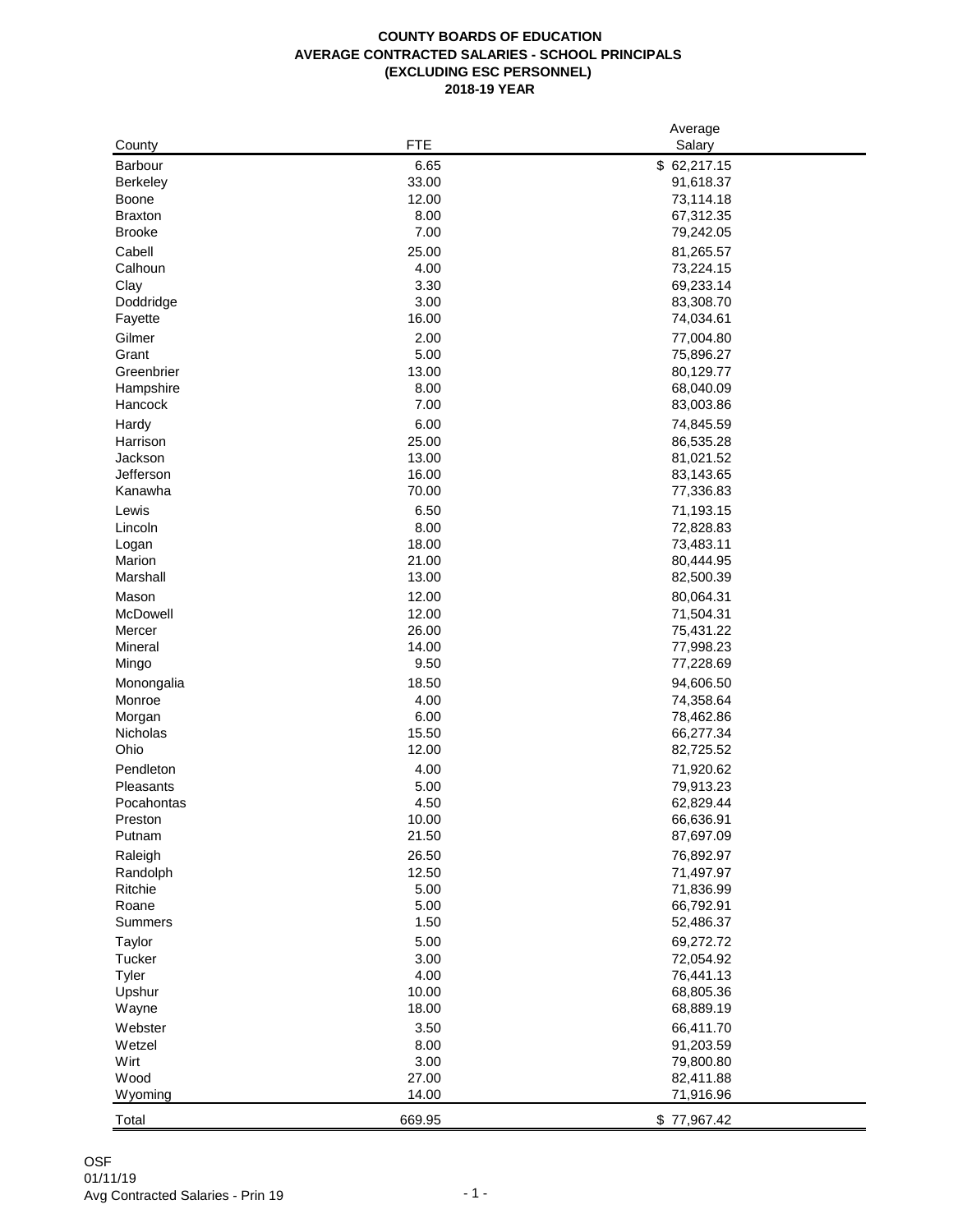## **2018-19 YEAR COUNTY BOARDS OF EDUCATION AVERAGE CONTRACTED SALARIES - SCHOOL PRINCIPALS (EXCLUDING ESC PERSONNEL - ARRANGED IN DESCENDING ORDER BY AVERAGE)**

|        |                |              | Average     |
|--------|----------------|--------------|-------------|
| Ct.    | County         | <b>FTE</b>   | Salary      |
| 1      | Monongalia     | 18.50        | \$94,606.50 |
| 2      | Berkeley       | 33.00        | 91,618.37   |
| 3      | Wetzel         | 8.00         | 91,203.59   |
| 4      | Putnam         | 21.50        | 87,697.09   |
| 5      | Harrison       | 25.00        | 86,535.28   |
| 6      | Doddridge      | 3.00         | 83,308.70   |
| 7      | Jefferson      | 16.00        | 83,143.65   |
| 8      | Hancock        | 7.00         | 83,003.86   |
| 9      | Ohio           | 12.00        | 82,725.52   |
| 10     | Marshall       | 13.00        | 82,500.39   |
|        |                |              |             |
| 11     | Wood           | 27.00        | 82,411.88   |
| 12     | Cabell         | 25.00        | 81,265.57   |
| 13     | Jackson        | 13.00        | 81,021.52   |
| 14     | Marion         | 21.00        | 80,444.95   |
| 15     | Greenbrier     | 13.00        | 80,129.77   |
| 16     | Mason          | 12.00        | 80,064.31   |
| 17     | Pleasants      | 5.00         | 79,913.23   |
| 18     | Wirt           | 3.00         | 79,800.80   |
| 19     | <b>Brooke</b>  | 7.00         | 79,242.05   |
| 20     | Morgan         | 6.00         | 78,462.86   |
| 21     | Mineral        | 14.00        | 77,998.23   |
| 22     | Kanawha        | 70.00        | 77,336.83   |
| 23     | Mingo          | 9.50         | 77,228.69   |
| 24     | Gilmer         | 2.00         | 77,004.80   |
| 25     | Raleigh        | 26.50        | 76,892.97   |
| 26     | Tyler          | 4.00         | 76,441.13   |
| 27     | Grant          | 5.00         | 75,896.27   |
| 28     | Mercer         | 26.00        |             |
|        |                |              | 75,431.22   |
| 29     | Hardy          | 6.00<br>4.00 | 74,845.59   |
| $30\,$ | Monroe         |              | 74,358.64   |
| 31     | Fayette        | 16.00        | 74,034.61   |
| 32     | Logan          | 18.00        | 73,483.11   |
| 33     | Calhoun        | 4.00         | 73,224.15   |
| 34     | Boone          | 12.00        | 73,114.18   |
| 35     | Lincoln        | 8.00         | 72,828.83   |
| 36     | Tucker         | 3.00         | 72,054.92   |
| 37     | Pendleton      | 4.00         | 71,920.62   |
| 38     | Wyoming        | 14.00        | 71,916.96   |
| 39     | Ritchie        | 5.00         | 71,836.99   |
| 40     | McDowell       | 12.00        | 71,504.31   |
| 41     | Randolph       | 12.50        | 71,497.97   |
| 42     | Lewis          | 6.50         | 71,193.15   |
| 43     | Taylor         | 5.00         | 69,272.72   |
| 44     | Clay           | 3.30         | 69,233.14   |
| 45     | Wayne          | 18.00        | 68,889.19   |
| 46     | Upshur         | 10.00        | 68,805.36   |
|        |                | 8.00         |             |
| 47     | Hampshire      |              | 68,040.09   |
| 48     | <b>Braxton</b> | 8.00         | 67,312.35   |
| 49     | Roane          | 5.00         | 66,792.91   |
| 50     | Preston        | 10.00        | 66,636.91   |
| 51     | Webster        | 3.50         | 66,411.70   |
| 52     | Nicholas       | 15.50        | 66,277.34   |
| 53     | Pocahontas     | 4.50         | 62,829.44   |
| 54     | Barbour        | 6.65         | 62,217.15   |
| 55     | Summers        | 1.50         | 52,486.37   |
| ٠      | Total          | 669.95       | \$77,967.42 |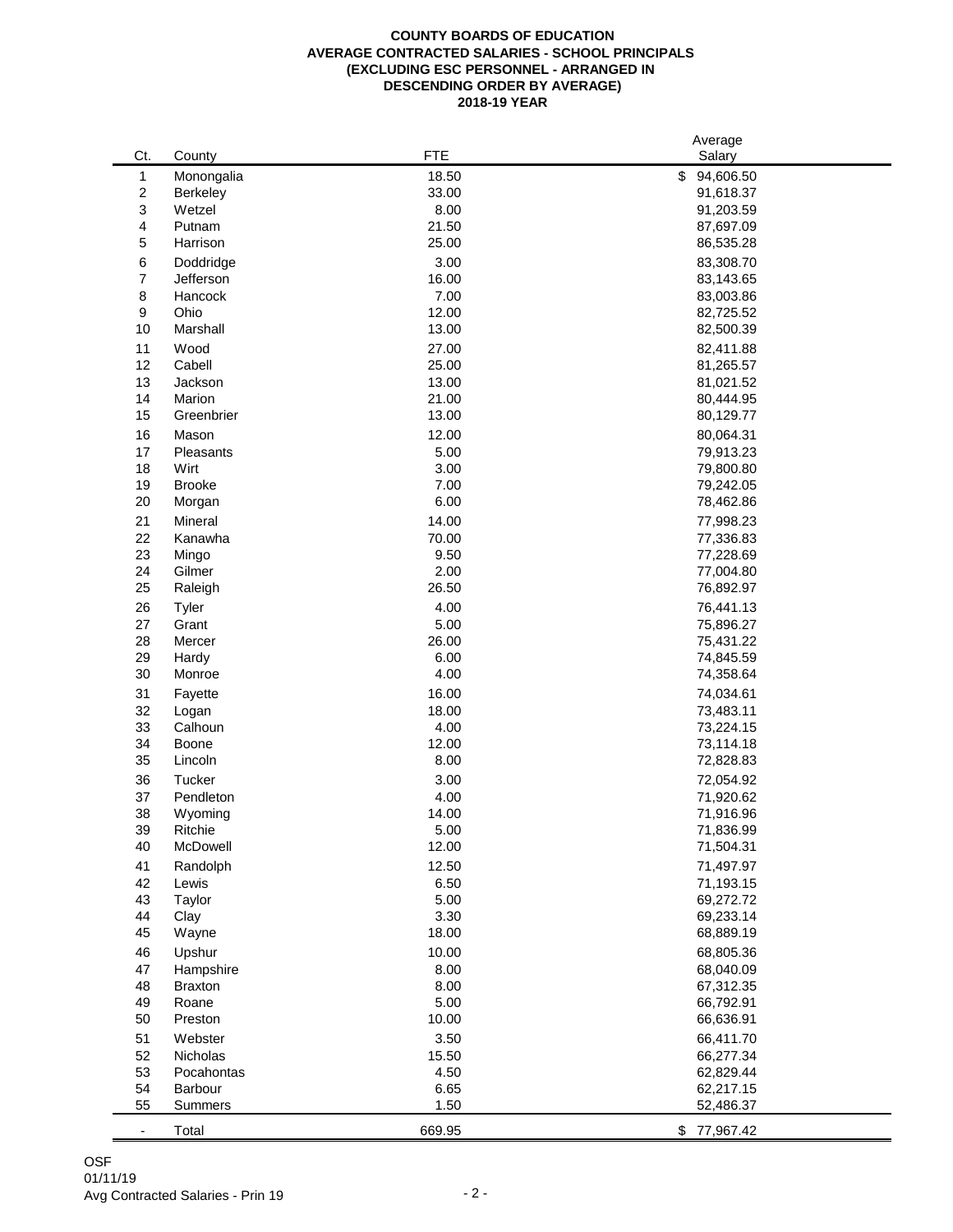## **COUNTY BOARDS OF EDUCATION AVERAGE CONTRACTED SALARIES - SCHOOL PRINCIPALS (EXCLUDING ESC PERSONNEL) 2018-19 YEAR**

|                 |            | Elementary     |                          | Middle/Junior | High           |                        |
|-----------------|------------|----------------|--------------------------|---------------|----------------|------------------------|
| County          | <b>FTE</b> | Avg. Salary    | <b>FTE</b>               | Avg. Salary   | <b>FTE</b>     | Avg. Salary            |
| <b>Barbour</b>  | 2.65       | 58,805.06      | 2.00                     | 64,242.61     | 1.00           | 65,472.54              |
| <b>Berkeley</b> | 22.00      | 85,594.92      | 6.00                     | 101,985.10    | 5.00           | 105,681.44             |
| Boone           | 7.00       | 71,570.73      | 2.00                     | 76,341.48     | 3.00           | 74,564.02              |
| <b>Braxton</b>  | 6.00       | 66,567.00      | 1.00                     | 76,491.60     | 1.00           | 62,605.20              |
| <b>Brooke</b>   | 4.00       | 74,915.97      | 1.00                     | 82,437.36     | 2.00           | 86,296.55              |
|                 |            |                |                          |               |                |                        |
| Cabell          | 18.00      | 77,052.09      | 4.00                     | 87,808.34     | 3.00           | 97,822.80              |
| Calhoun         | 2.00       | 62,426.33      |                          |               | 1.00           | 84,305.56              |
| Clay            | 1.30       | 69,104.44      | 1.00                     | 61,546.80     | 1.00           | 77,086.80              |
| Doddridge       | 1.00       | 82,430.65      | 1.00                     | 86,467.99     | 1.00           | 81,027.45              |
| Fayette         | 10.00      | 71,738.26      | 1.00                     | 80,283.40     | 5.00           | 77,377.54              |
| Gilmer          | 1.00       | 78,021.60      | $\overline{\phantom{a}}$ |               | $\blacksquare$ |                        |
| Grant           | 2.00       | 74,627.64      | $\overline{a}$           |               | 2.00           | 79,431.55              |
| Greenbrier      | 9.00       | 77,512.01      | 2.00                     | 88,923.91     | 2.00           | 83,115.56              |
| Hampshire       | 5.00       | 63,022.67      | 2.00                     | 79,019.00     | 1.00           | 71,169.36              |
| Hancock         | 3.00       | 80,868.00      | 2.00                     | 74,790.00     | 2.00           | 94,421.50              |
| Hardy           | 2.00       | 69,239.60      | 2.00                     | 64,986.00     | 2.00           | 90,311.19              |
| Harrison        | 13.00      | 81,303.34      | 5.00                     | 86,991.18     | 7.00           | 95,926.10              |
| Jackson         | 8.00       | 74,517.96      | 2.00                     | 86,197.20     | 3.00           | 94,913.87              |
| Jefferson       | 10.00      | 79,334.36      | 4.00                     | 84,226.20     | 2.00           | 100,024.99             |
| Kanawha         | 42.00      | 74,446.74      | 13.00                    | 78,512.62     | 14.00          | 83,779.71              |
| Lewis           | 4.00       | 70,352.71      | 1.00                     | 76,950.00     | 1.00           |                        |
| Lincoln         | 3.00       | 62,833.83      | 1.00                     | 68,519.30     | 1.00           | 78,071.25<br>91,135.20 |
|                 | 11.00      | 70,343.41      | 3.00                     | 73,232.80     | 4.00           | 82,305.00              |
| Logan<br>Marion | 12.00      |                | 4.00                     | 79,727.36     |                |                        |
|                 |            | 79,167.87      |                          |               | 5.00           | 84,084.03              |
| Marshall        | 8.00       | 77,045.12      | 2.00                     | 86,461.63     | 2.00           | 100,083.17             |
| Mason           | 7.00       | 77,478.24      | $\blacksquare$           |               | 4.00           | 87,918.95              |
| McDowell        | 6.00       | 69,460.98      | 3.00                     | 67,096.96     | 3.00           | 79,998.34              |
| Mercer          | 17.00      | 69,885.80      | 3.00                     | 85,059.87     | 4.00           | 86,448.92              |
| Mineral         | 8.00       | 76,830.07      | 2.00                     | 76,957.40     | 3.00           | 85,727.43              |
| Mingo           | 1.00       | 78,022.50      | $\overline{a}$           |               | 2.50           | 90,709.30              |
| Monongalia      | 10.00      | 94,372.86      | 4.00                     | 93,086.38     | 3.50           | 94,083.05              |
| Monroe          | 2.00       | 73,495.79      | 1.00                     | 66,337.96     | 1.00           | 84,105.00              |
| Morgan          | 3.00       | 71,182.34      | 1.00                     | 98,412.15     | 1.00           | 80,865.60              |
| Nicholas        | 8.50       | 64,567.02      | 3.00                     | 67,734.42     | 3.00           | 71,024.32              |
| Ohio            | 7.00       | 80,600.42      | 4.00                     | 83,700.99     | 1.00           | 93,699.31              |
| Pendleton       | 3.00       | 71,033.39      | $\blacksquare$           |               | 1.00           | 74,582.30              |
| Pleasants       | 2.00       | 77,232.31      | 1.00                     | 78,745.55     | 2.00           | 83,177.98              |
| Pocahontas      | 1.50       | 59,479.93      | 1.00                     | 51,482.20     | 1.00           | 81,952.80              |
| Preston         | 2.00       | 64,361.79      | 1.00                     | 68,761.12     | 1.00           | 76,041.60              |
| Putnam          | 13.00      | 84,788.25      | 4.00                     | 87,868.63     | 4.50           | 95,947.91              |
|                 |            |                |                          |               |                |                        |
| Raleigh         | 17.00      | 73,047.13      | 5.00                     | 78,438.14     | 4.50           | 89,704.82              |
| Randolph        | 7.00       | 68,871.05      | 1.00                     | 74,744.76     | 3.00           | 80,589.56              |
| Ritchie         | 3.00       | 62,390.54      | 1.00                     | 88,385.04     | 1.00           | 83,628.32              |
| Roane           | 2.00       | 68,041.25      | 2.00                     | 64,827.74     | 1.00           | 68,226.60              |
| Summers         | 1.50       | 52,486.37      | $\overline{\phantom{a}}$ |               |                |                        |
| Taylor          | 3.00       | 68,494.43      | 1.00                     | 65,749.50     | 1.00           | 75,130.80              |
| Tucker          |            | $\blacksquare$ | $\blacksquare$           |               | 1.00           | 80,208.79              |
| Tyler           | 2.00       | 78,378.96      | 1.00                     | 63,257.67     | 1.00           | 85,748.94              |
| Upshur          | 7.00       | 65,177.14      | 1.00                     | 81,824.76     | 2.00           | 74,994.41              |
| Wayne           | 9.00       | 65,179.09      | 4.00                     | 64,566.15     | 3.00           | 83,156.40              |
| Webster         | 2.50       | 67,708.89      | $\blacksquare$           |               | 1.00           | 63,168.72              |
| Wetzel          | 4.00       | 94,717.96      | $\overline{a}$           |               | 4.00           | 87,689.23              |
| Wirt            | 1.00       | 73,271.10      | 1.00                     | 88,805.76     | 1.00           | 77,325.54              |
| Wood            | 19.00      | 80,339.17      | 5.00                     | 86,011.77     | 3.00           | 89,539.22              |
|                 |            |                |                          |               |                |                        |
| Wyoming         | 8.00       | 71,516.25      | 3.00                     | 69,325.71     | 3.00           | 75,576.76              |
| Total           | 383.95     | 75,115.53      | 115.00                   | 79,876.20     | 136.00         | 85,787.30              |